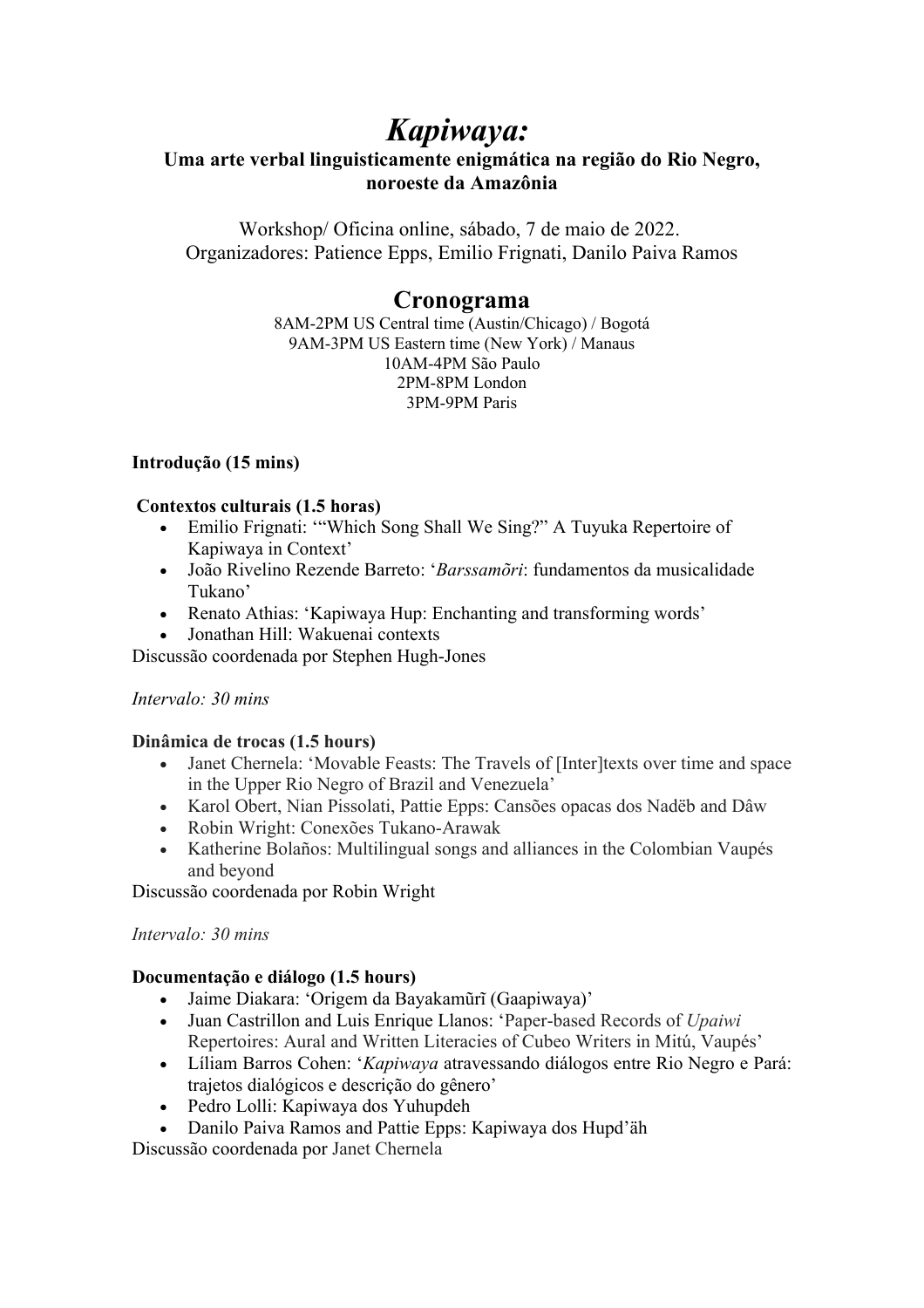## *Kapiwaya:*

## **Linguistically opaque verbal art in the Rio Negro region, northwest Amazonia**

*Online workshop, Saturday May 7, 2022* Organizers: Patience Epps, Emilio Frignati, Danilo Paiva Ramos

## **Schedule**

8AM-2PM US Central time (Austin/Chicago) / Bogotá 9AM-3PM US Eastern time (New York) / Manaus 10AM-4PM São Paulo 2PM-8PM London 3PM-9PM Paris

## **Introduction (15 mins)**

## **Cultural contexts (1.5 hours)**

- Emilio Frignati: "Which Song Shall We Sing?" A Tuyuka Repertoire of Kapiwaya in Context'
- João Rivelino Rezende Barreto: '*Barssamõri*: fundamentos da musicalidade Tukano'
- Renato Athias: 'Kapiwaya Hup: Enchanting and transforming words'
- Jonathan Hill: Wakuenai contexts

Discussion coordinated by Stephen Hugh-Jones

## *Break: 30 mins*

## **Dynamics of exchange (1.5 hours)**

- Janet Chernela: 'Movable Feasts: The Travels of [Inter]texts over time and space in the Upper Rio Negro of Brazil and Venezuela'
- Karol Obert, Nian Pissolati, Pattie Epps: Nadëb and Dâw opaque songs
- Robin Wright: Tukanoan-Arawakan connections
- Katherine Bolaños: Multilingual songs and alliances in the Colombian Vaupés and beyond

Discussion coordinated by Robin Wright

## *Break: 30 mins*

## **Documentation and dialogue (1.5 hours)**

- Jaime Diakara: 'Origem da Bayakamũrĩ (Gaapiwaya)'
- Juan Castrillon and Luis Enrique Llanos: 'Paper-based Records of *Upaiwi* Repertoires: Aural and Written Literacies of Cubeo Writers in Mitú, Vaupés'
- Líliam Barros Cohen: '*Kapiwaya* atravessando diálogos entre Rio Negro e Pará: trajetos dialógicos e descrição do gênero'
- Pedro Lolli: Kapiwaya dos Yuhupdeh
- Danilo Paiva Ramos and Pattie Epps: Kapiwaya dos Hupd'äh

Discussion coordinated by Janet Chernela